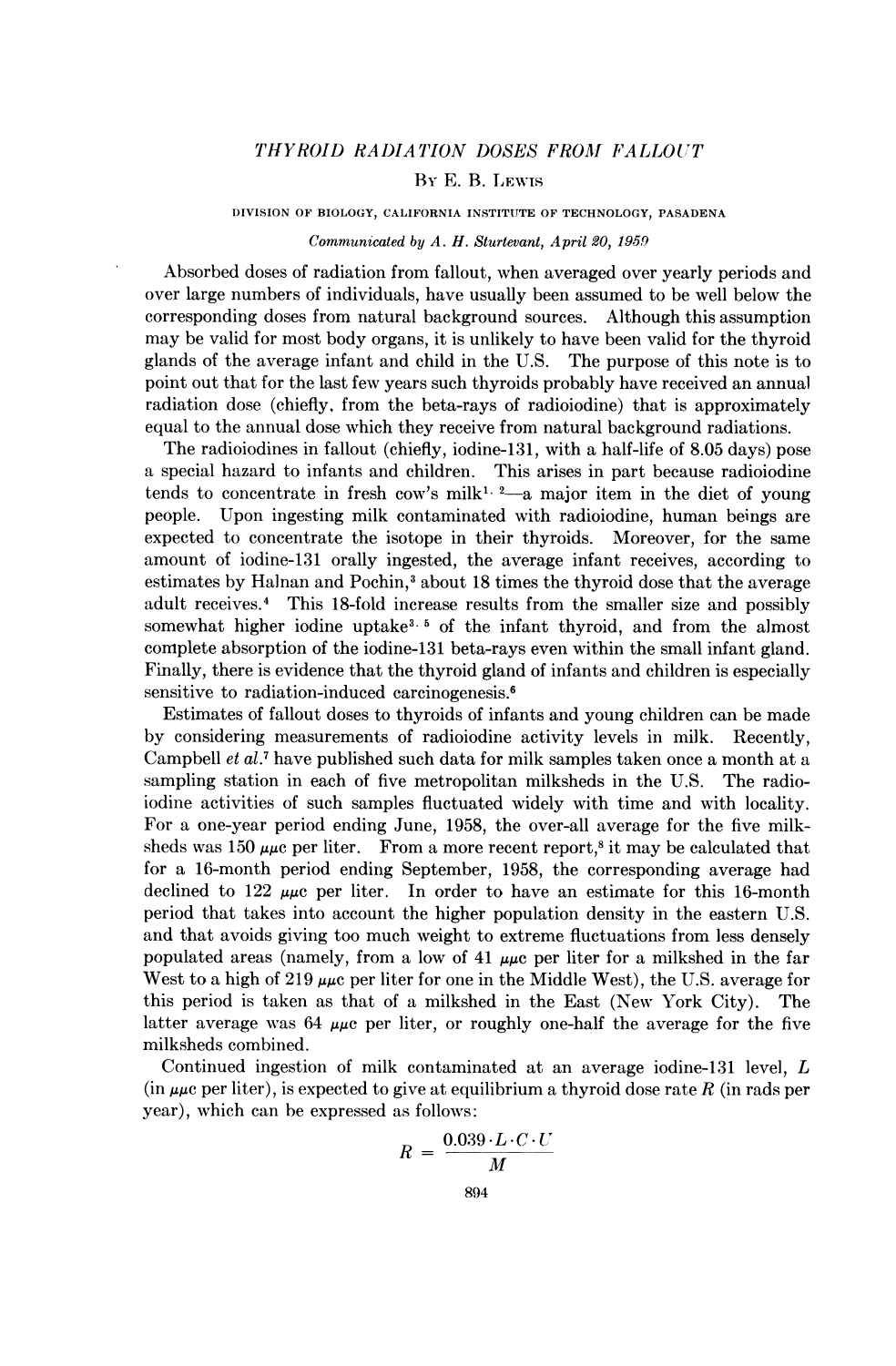where C is the average daily consumption of fresh milk in liters;  $U$  is the fraction of ingested radioiodine taken up by the thyroid; and  $M$  is the thyroid mass in grams.9 Rough estimates of the values of these parameters for average infants and children in the U.S. are shown in Table 1.

Values of L are expected to be lower than the aforementioned observed iodine-131 levels in milk by a decay factor of about 0.9; that is, the elapsed time between collection of the milk sample at the sampling station (the arbitrary reference point for calculating radioiodine activities<sup>7</sup>) and human ingestion is presumably one to two days. This gives a value of L of 60  $\mu\mu$ c per liter for the average U.S. value and a

|                      |                                                                     | Evaluation of Average Thyroid Dose Rates $(R)$ by Age of Individual for a 16-Month |                                                            |                                      |                                                                                             |
|----------------------|---------------------------------------------------------------------|------------------------------------------------------------------------------------|------------------------------------------------------------|--------------------------------------|---------------------------------------------------------------------------------------------|
|                      |                                                                     | Period Commencing June, 1957.   The Estimated Range of the Average Values Is Shown |                                                            |                                      |                                                                                             |
|                      |                                                                     |                                                                                    | IN PARENTHESES                                             |                                      |                                                                                             |
| Age of<br>Individual | $L =$ Average<br>Milk Iodine-131<br>Levels, $\mu\mu c$ per<br>liter | $C = Average$<br>Rate of Fresh Milk<br>Consumption,<br>liters per day              | $U =$ Fraction<br>of Radioiodine<br>Taken Up by<br>Thyroid | $M =$ Average<br>Thyroid Mass.<br>gm | $R =$ Thyroidal<br>Dose Rate.<br>rads per year. $=$<br>$0.039 \cdot L \cdot C \cdot U$<br>М |
| $0 - 1$              | 60                                                                  | 0.3                                                                                | 0.3                                                        | 1.9 <sub>†</sub>                     | 0.11                                                                                        |
|                      | $(35 \text{ to } 200)^*$                                            | $(0.2 \text{ to } 0.6)$                                                            | $(0.2 \text{ to } 0.5)$                                    |                                      | $(0.03 \text{ to } 1.2)$ <sup>t</sup>                                                       |
| $1 - 2$              | 60                                                                  | 0.7                                                                                | 0.3                                                        | 2.5                                  | 0.20                                                                                        |
|                      | $(35 \text{ to } 200)$                                              | $(0.5 \text{ to } 0.9)$                                                            | $(0.2 \text{ to } 0.5)$                                    |                                      | $(0.05 \text{ to } 1.4)$                                                                    |
| $2 - 3$              | 60                                                                  | 0.7                                                                                | 03                                                         | 3.4                                  | 0.14                                                                                        |
|                      | $(35 \text{ to } 200)$                                              | $(0.5 \text{ to } 0.9)$                                                            | $(0.2 \text{ to } 0.5)$                                    |                                      | $(0.04 \text{ to } 1.0)$                                                                    |
| $3 - 5$              | 60                                                                  | 0.7                                                                                | 0.3                                                        | 5.1                                  | 0.10                                                                                        |
|                      | $(35 \text{ to } 200)$                                              | $(0.5 \text{ to } 0.9)$                                                            | $(0.2 \text{ to } 0.5)$                                    |                                      | $(0.03 \text{ to } 0.7)$                                                                    |
| $5 - 10$             | 60                                                                  | 07                                                                                 | 0.3                                                        | 8.6                                  | 0.06                                                                                        |
|                      | (35 to 200)                                                         | $(0.5 \text{ to } 0.9)$                                                            | $(0.2 \text{ to } 0.5)$                                    |                                      | $(0.02 \text{ to } 0.4)$                                                                    |

TABLE <sup>1</sup>

Range of average values for five milksheds, corrected to time of milk ingestion.<br>Range of values not known.

t Range of values not known. <sup>t</sup> Range calculated by compounding ranges shown in preceding columns.

range of 35 to 200  $\mu\mu$ c per liter for the five milksheds. Estimates of the values of C are taken as 0.3 liter per day for the first year of life, and 0.7 liter per day thereafter up to age ten.'0 These values are subject to considerable uncertainty and are based on the consideration that the range of values of C is expected to be between one pint and one quart per day, except during the first year of life when fresh milk consumption may well be lower owing to the widespread use of evaporated milk in infant feeding programs." On the basis of measurements on normal infants and children by Oliner et al.,<sup>5</sup> U is taken to be 0.3 (however, Halnan and Pochin<sup>3</sup> estimate a value of 0.45 and some earlier studies summarized by Oliner *et al.*<sup>5</sup> gave values below 0.3). Estimates of the values of  $M$  are based on measurements compiled by Boyd. <sup>12</sup>

From Table 1, it can be seen that the calculated values of  $R$  for average infants and children in the U.S. during the 16-month period commencing June, 1957, depend upon age and vary from 0.06 to 0.2 rad per year. It should be noted that actual thyroid dose rates during this period may have been slightly higher than the calculated values of R, since there must also have been a dose contribution from the shorter-lived radioiodines in fallout'3 and from inhaled radioiodine.14 For each age group the estimated range in values of  $R$  (shown in parentheses in Table 1) is considerable, depending chiefly upon observed geographical variation in milk radioiodine levels and upon uncertainties as to the true average values for rate of milk consumption and radioiodine uptake. On an individual basis the range in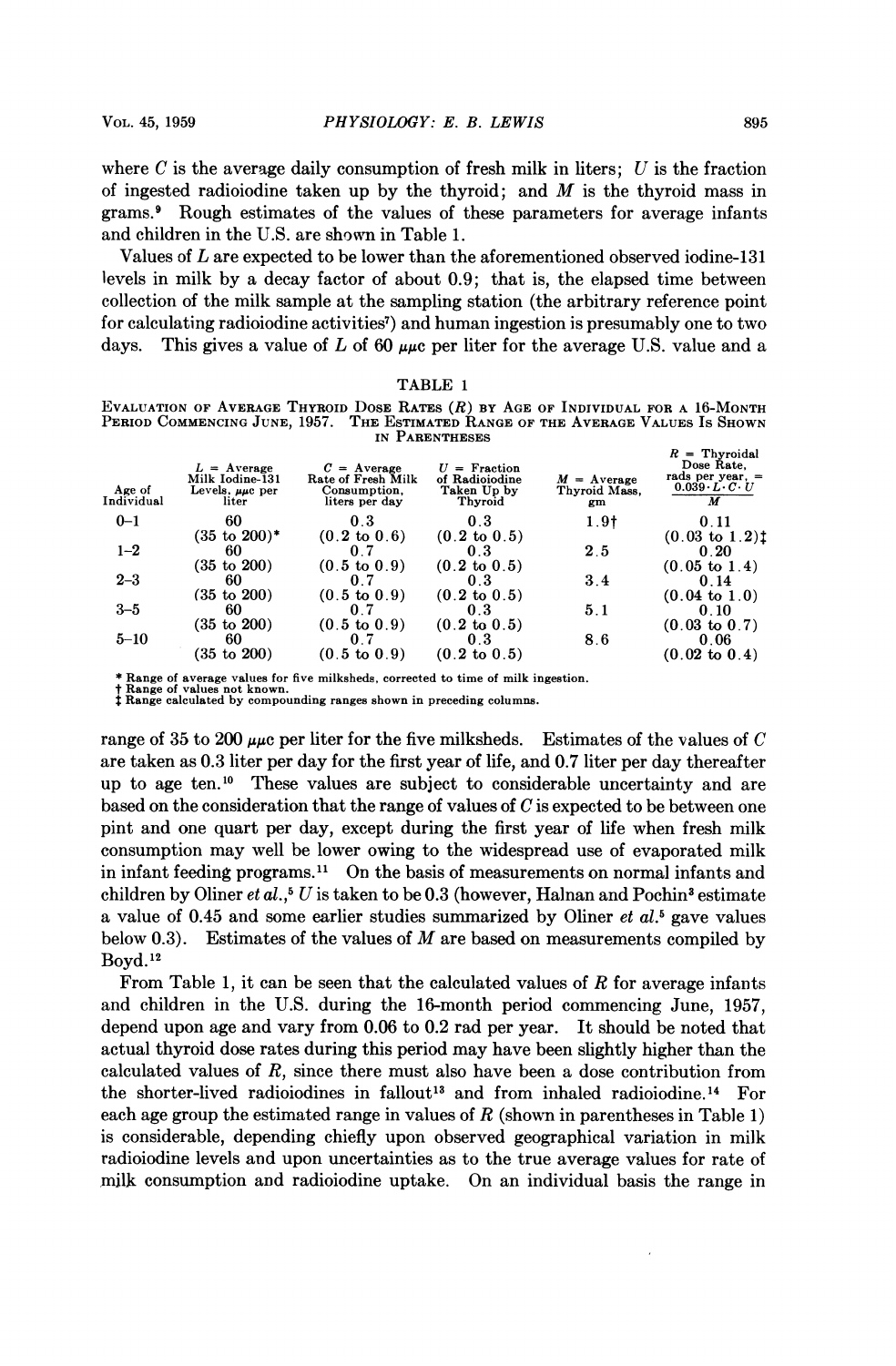values of R would be somewhat greater than that shown in Table 1, since there are expected to be greater individual variations in the values of  $L, C, U$ , and  $M$ . Since the monthly variation in milk radioiodine levels was observed7 to range from lows of 0 to highs (in two of the milksheds) of over 900  $\mu\mu$ c per liter, thyroidal dose rates to infants and children consuming such milk probably fluctuated widely on a shortterm basis. For example, on a weekly basis, such dose rates would be expected to have ranged from 0 to about 0.1 rad per week during the 16-month period under consideration. Moreover, dose rates to different parts of the thyroid gland may fluctuate considerably on a short-term basis, owing to the possibility of non-uniform distribution of the radioiodine, as discussed by Oddie.<sup>15</sup>

Prior to June, 1957, data on milk levels of radioiodine activity are not available. However, cattle and human (largely adult) thyroid radioactivity measurements have been related to nuclear testing patterns for part of the year 1954 and for the years 1955 and 1956.<sup>2, 16</sup> In addition, the number and timing of such tests during 1957-1958 have been reported in relation to observed iodine-131 levels in milk.7 On the basis of such information, it appears that for several years prior to 1957 annual thyroid doses to the average infant and child in the U.S. may have been similar to those calculated above for the 16-month period commencing June, 1957.

Natural background radiations are believed to contribute an absorbed dose to soft tissues of about 0.1 rad per year.<sup>17</sup> From the above account it appears that for the last few years the radioiodines in fallout have contributed an annual dose to the thyroids of average infants and children in the U.S. that is similar to, or in some circumstances greater than, the annual dose to such organs from natural background radiations. <sup>15</sup>

Summary. On the basis of published data on iodine-131 levels in cow's milk during a 16-month period ending September, 1958, the thyroid glands of average infants and children in the U.S. are estimated to have experienced over the last few years annual doses of about 0.1 rad to 0.2 rad from the radioiodine in fallout. These doses are roughly one to two times the annual dose to such organs from natural background radiation. For a number of reasons, individual thyroid dose rates from fallout are expected to show wide deviations from the average rate.

<sup>1</sup> See review of cattle radioiodine studies by C. L. Comar, and R. H. Wasserman, in Progress in Nuclear Energy, Ser. VI (London: Pergamon Press, 1956), 184-196.

<sup>2</sup> Wolff, A. H., Public Health Reports, 72, 1121(1957).

<sup>3</sup> Halnan, K. E., and E. F. Pochin, *Brit. J. Radiol.*, 31, 581 (1958). These investigators assume the following values for infant vs. adult thyroids, respectively: a mass of 2 vs. 25 gm; a radioiodine uptake of 45 per cent vs. 30 per cent; 0 per cent vs. 10 per cent absorption of the gamma radiation; and complete absorption of the beta radiation in each case.

<sup>4</sup> It is this fact which seems to have been overlooked in evaluating fallout doses of radioiodine. However, the importance of this fact was recognized in the case of the Windscale reactor accident in England; see, for example, Burch, P. R. J., Nature, 183, 515 (1959).

<sup>5</sup> Oliner, L., R. M. Kohlenbrener, T. Fields, and R. H. Kunstadter, J. Clin. Endocrinol. and Metab., 17, 61 (1957).

<sup>6</sup> This evidence is based chiefly on follow-up studies by C. L. Simpson and L. H. Hempelmann, Cancer, 10, 42 (1957) of infants irradiated about the chest with doses of several hundred r of Xrays; and follow-up studies by Sheline, G. E., S. Lindsay, and H. G. Bell, J. Clin. Endocrin. and Metab., 19, 127 (1959) of children and adults receiving radioiodine therapy for hyperthyroidism. See also reviews by Duffy, B. J., Jr., J. Clin. Endocrin. and Metab., 17, 1383 (1957) and Rooney, D. R., and R. W. Powell, J. Am. Med Assoc., 169, (1959). There is some evidence from these